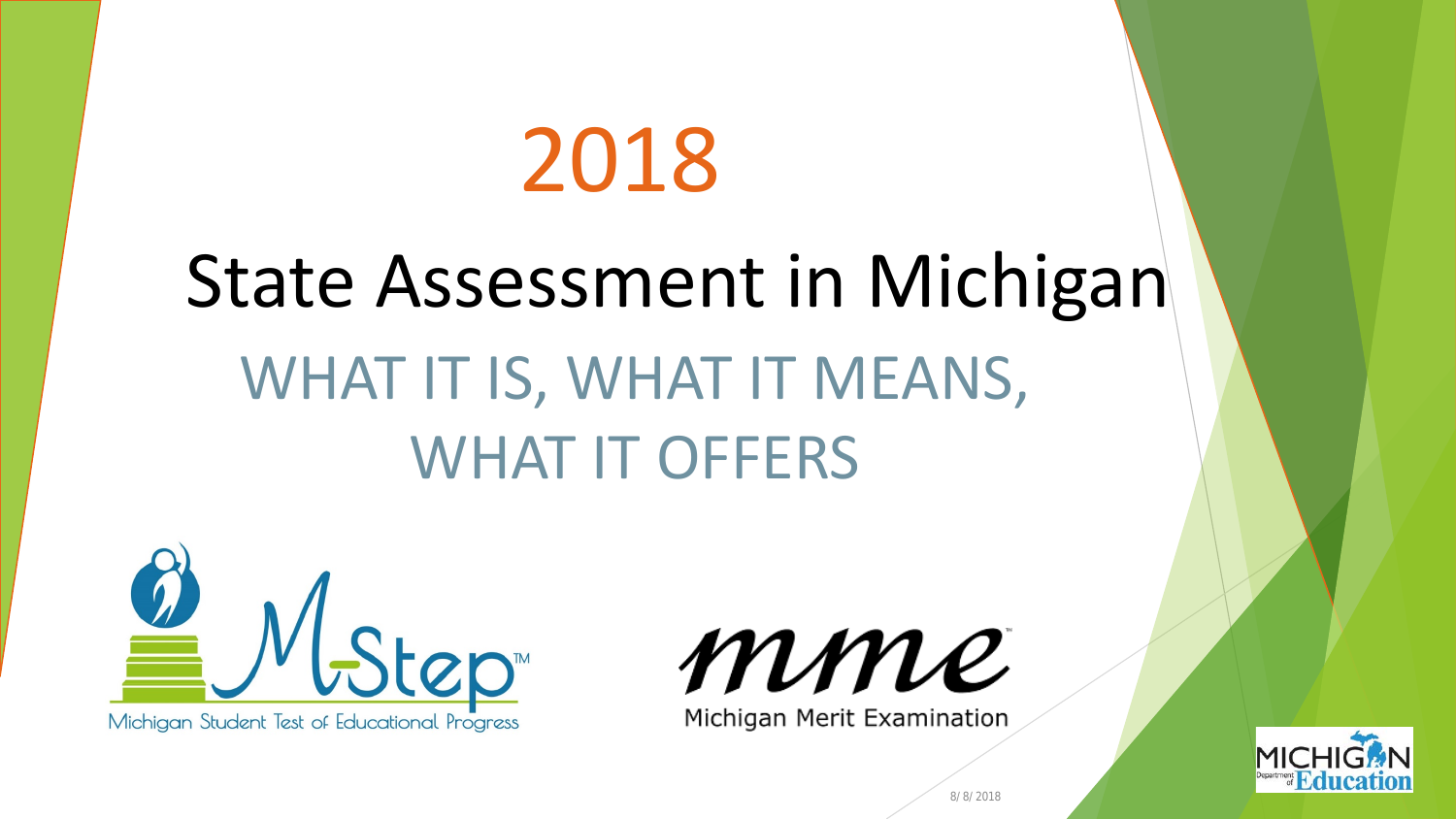### **Expecting More**

- ▶ Getting children ready to take their place in the world is challenging.
- **The knowledge and skills** students need for a wellpaying job continually evolve to meet current and future workplace demands.



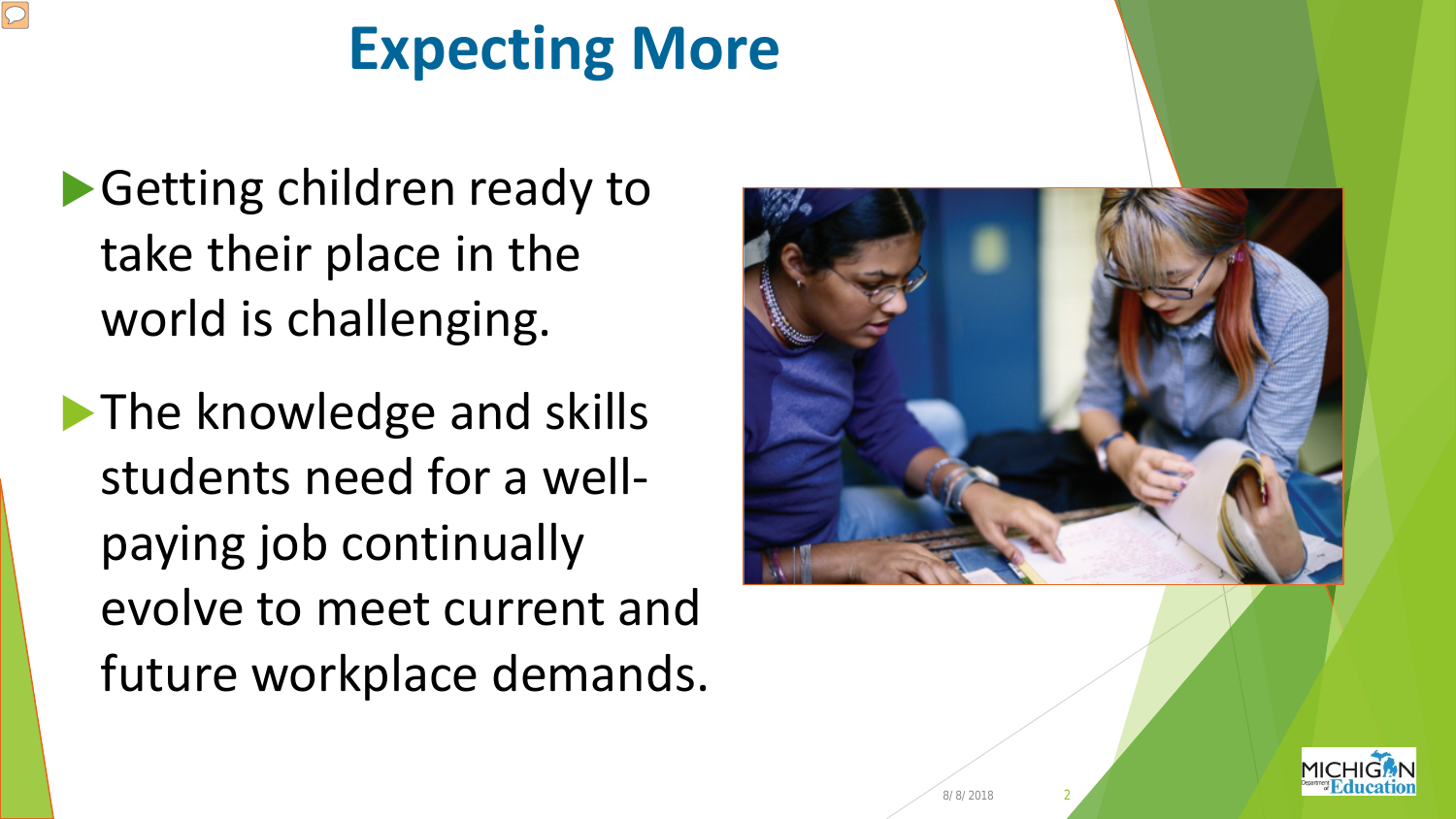### **Expecting More**

 $\blacktriangleright$  To ensure students can meet these demands, the State Board of Education [routinely strengthens Michigan learning](http://michigan.gov/mde/0,4615,7-140-28753_64839_65510---,00.html) standards.

State standards broadly outline what students need to know and be able to do in each subject and grade level to be careerand college-ready upon high school graduation.

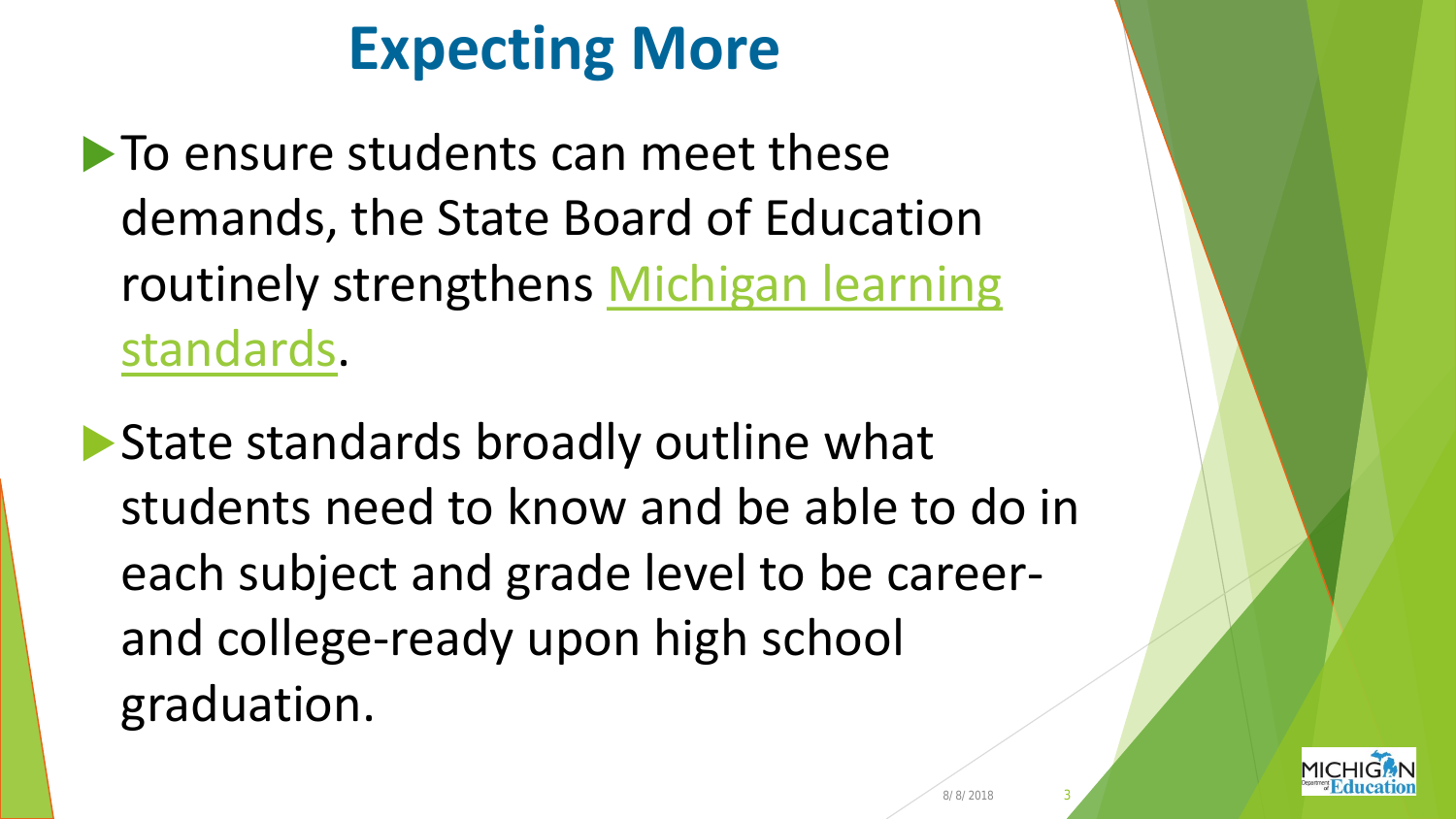## **Expecting More**

- Standards also serve as a foundation for teachers to develop classroom instruction and lesson plans.
- $\blacktriangleright$  Today's standards challenge students to:
	- Understand subject matter more deeply.
	- $\checkmark$  Learn how to think critically.
- $\checkmark$  Apply what they are learning to the real world.
- $\checkmark$  Make learning relevant in their lives.

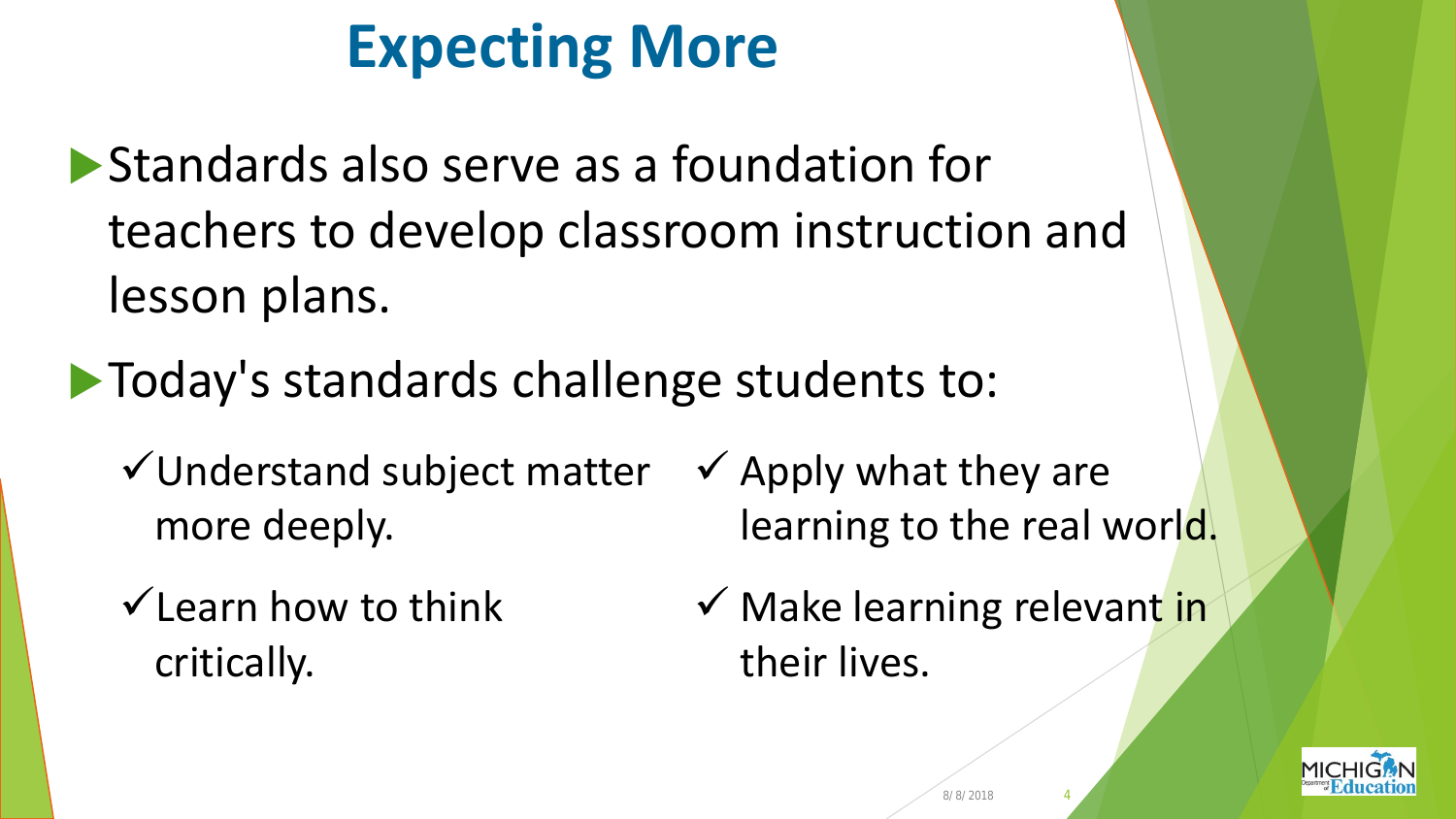# **What Business and Higher Ed are Saying About High Standards**

**High education standards and aligned assessments are critical to the success of all Michigan students** 

Business Leaders for Michigan and **President's Council, State Universities of Michigan**

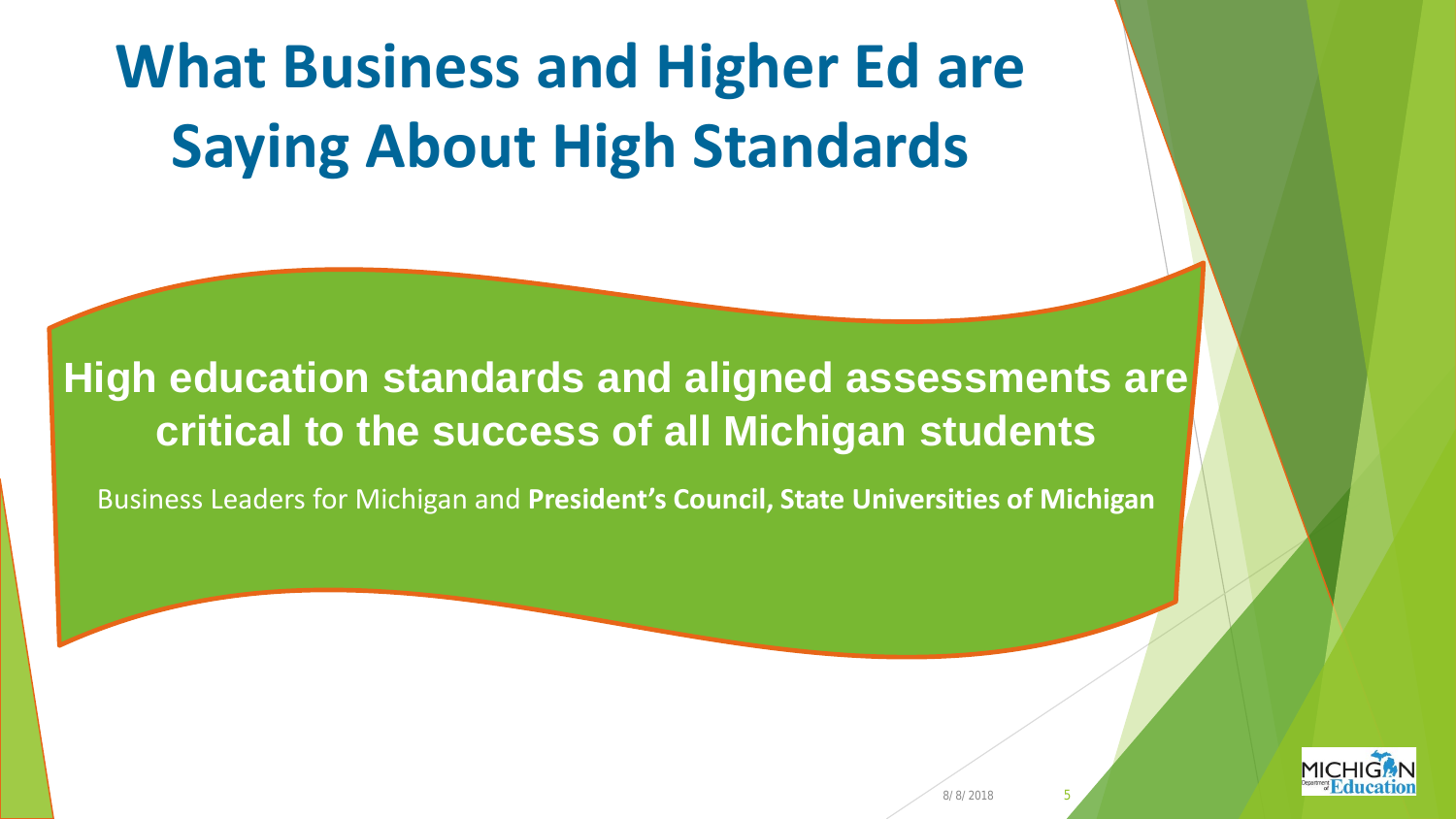# **What are Michigan Standards?**

- **They are learning goals for mathematics, English** language arts (ELA), science and social studies.
- **They prepare students for college and careers.**
- **They are educator-developed.**
- **They will help students compete nationally and** globally.
- They are not a curriculum or federal program.

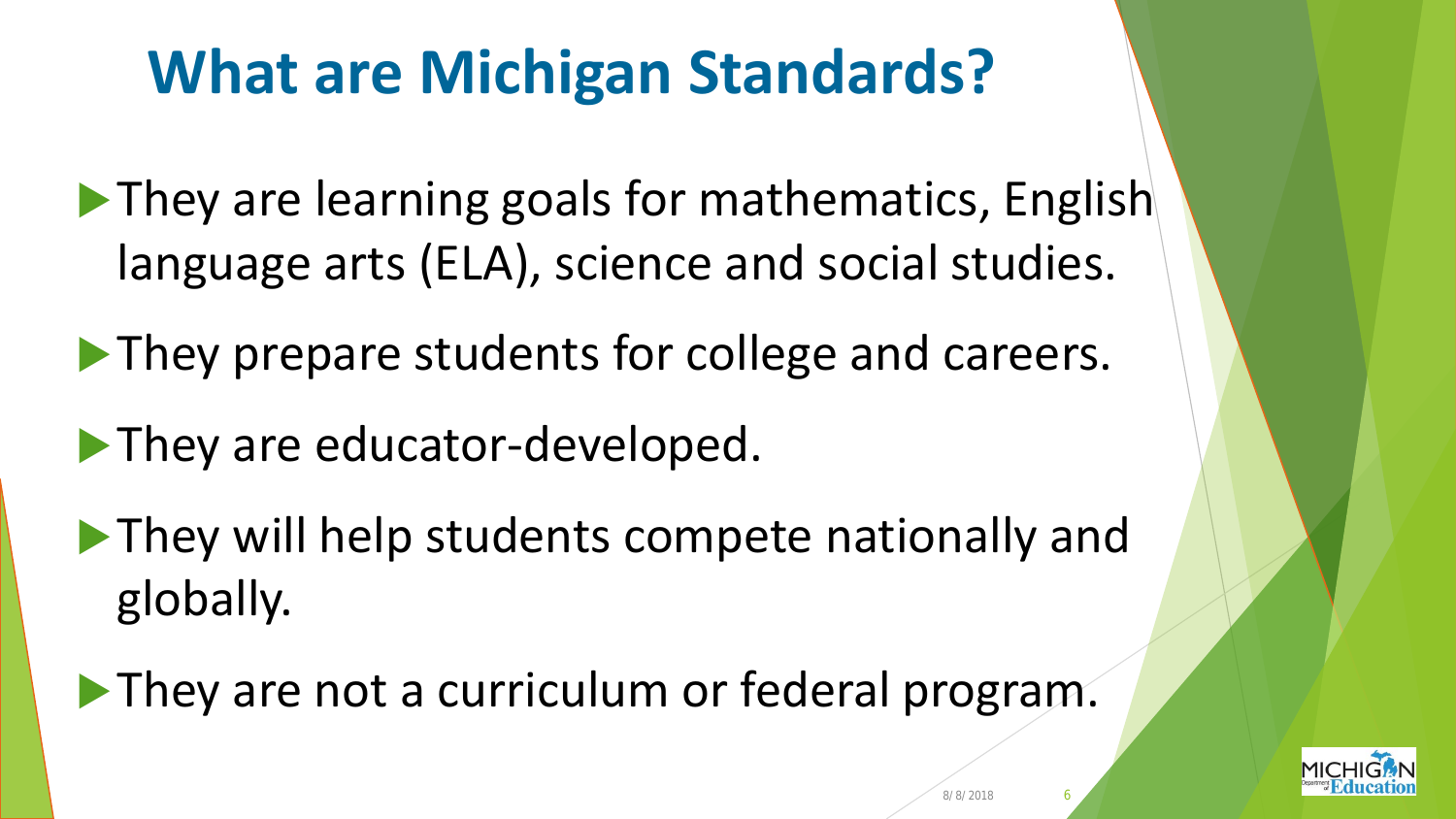## **How does Michigan measure progress?**

Once each spring, all students take a highquality state assessment.

**M-STEP** is given each spring to students in grades 3-8.

**PSAT** (PreSAT) is given each spring to students in grades 8, 9, and 10.

**Michigan Merit Exam (MME)** comprises a suite of tests for students in grade 11.

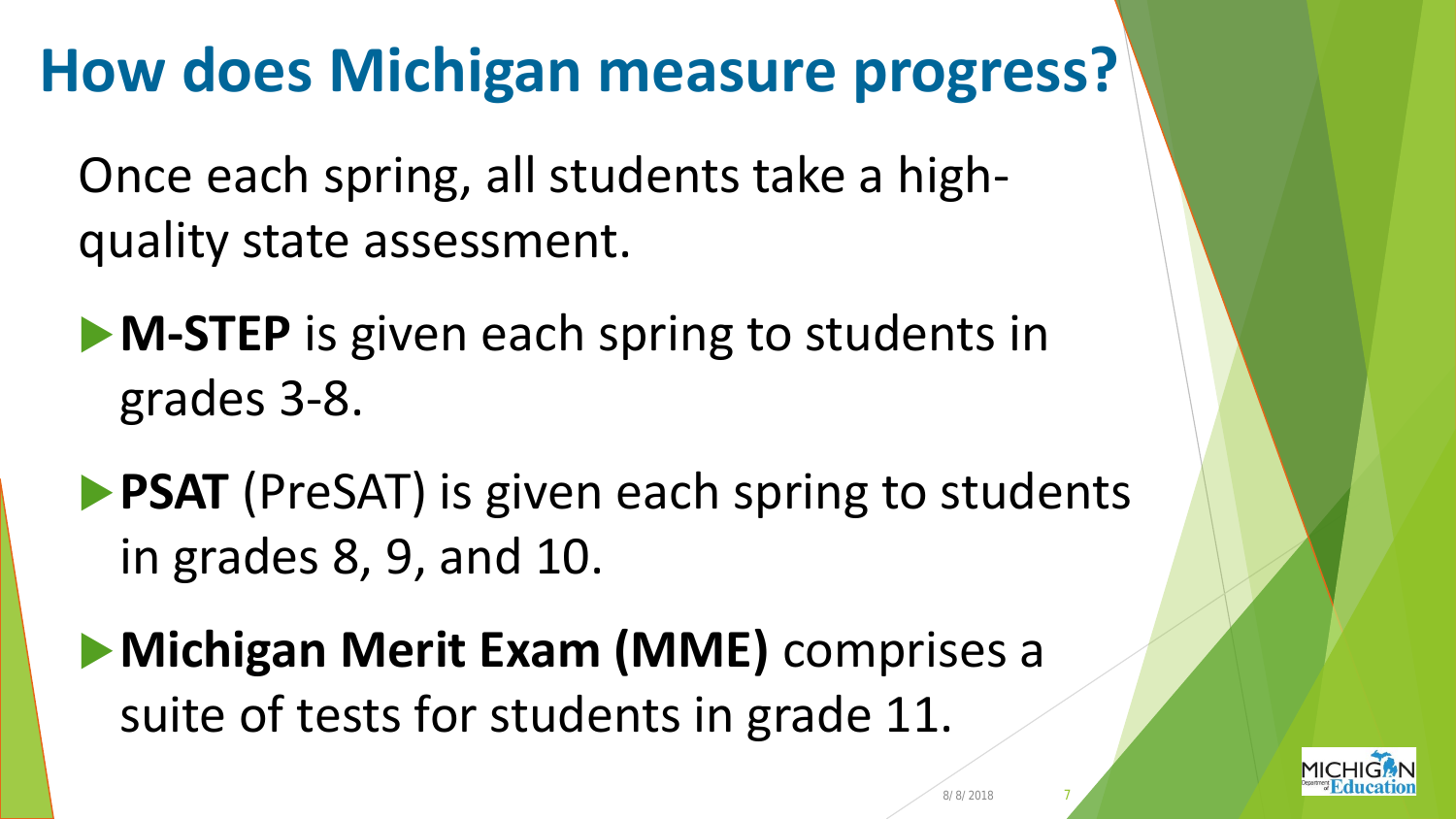#### **How does Michigan measure progress?**

Certain populations of students take assessments uniquely designed for them:

**MI-Access** is given each spring to students whose Individualized Education Program (IEP) team has determined that general assessments, even with accommodations, are not appropriate for the student.

**WIDA** program of assessments is given each spring to English learners.

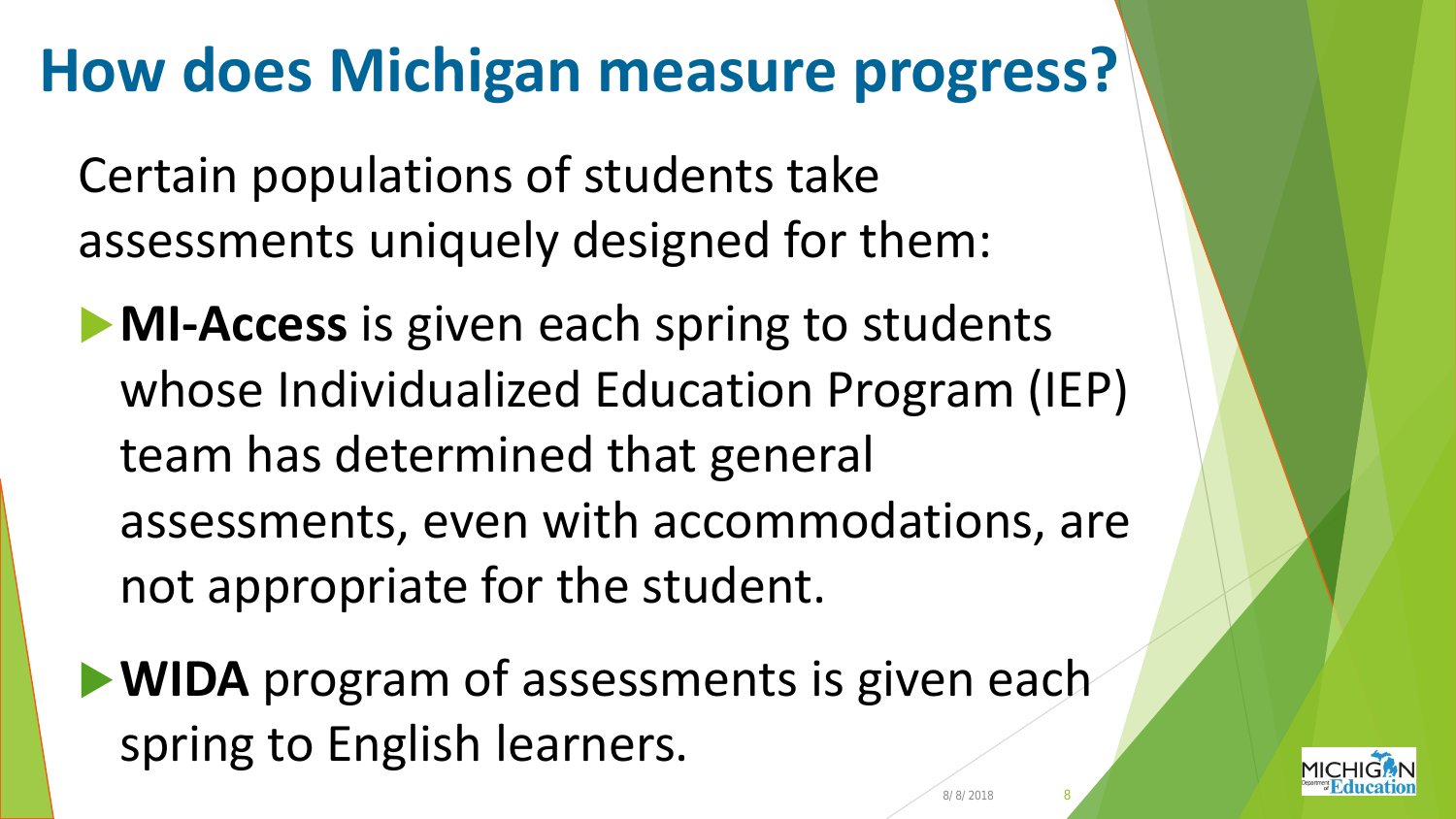#### **Why State Assessments?**

State standardized assessments are required under both state and federal law, to ensure all children are learning and receiving a highquality education.

State assessments are "summative," meaning they measure what students are expected to know and be able to do at specific grade levels and in specific content areas.

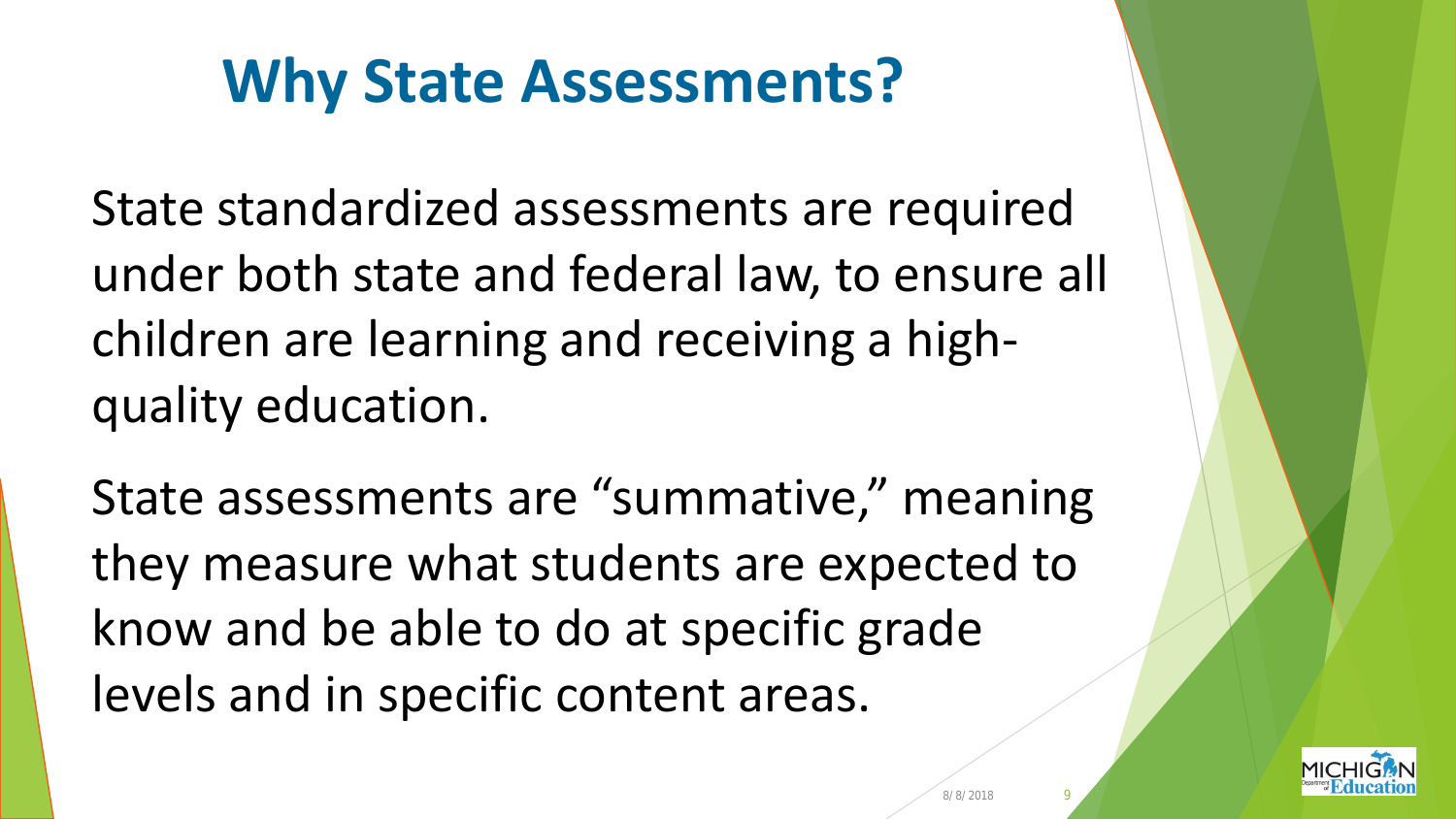#### **Why State Assessments?...cont'd**

#### State assessments provide:

- An important snapshot of student achievement at state, district, and building levels.
- Valuable information to parents on their child's academic achievement.
- $\triangleright$  Important data for teachers, schools, and districts to help guide instruction.

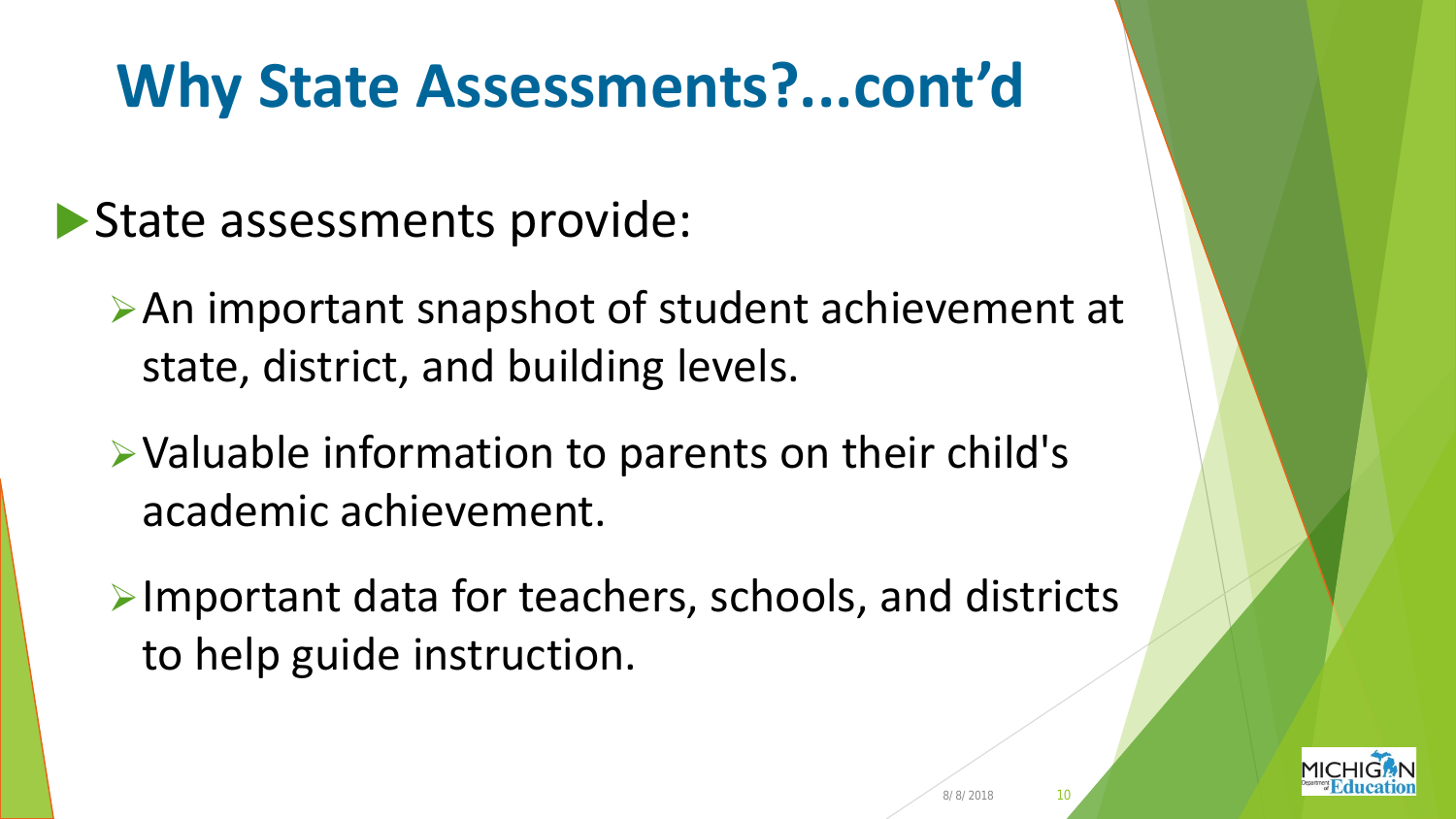#### **State Assessment System at a Glance**

| <b>State Assessments</b> |                  |                |                                                                                                    |                         |                         |                                           |
|--------------------------|------------------|----------------|----------------------------------------------------------------------------------------------------|-------------------------|-------------------------|-------------------------------------------|
| Grade                    | <b>Test Type</b> | <b>Mandate</b> | <b>Test Name</b>                                                                                   | <b>Subjects</b>         | Given                   | Purpose                                   |
| $K-2$                    | Benchmark        | Required       | Early Literacy and Mathematics Benchmark<br>Assessment or District-selected benchmark <sup>1</sup> | ELA, Mathematics        | Fall, Winter,<br>Spring | Within-year progress; program improvement |
| 3                        | Summative        | Required       | M-STEP                                                                                             | ELA, Mathematics        | Spring                  | Proficiency; accountability               |
|                          | Benchmark        | Optional       | District-selected benchmark assessment <sup>2</sup>                                                |                         | Multiple                | Within-year progress; program improvement |
| 4                        | Summative        | Required       | M-STEP                                                                                             | ELA, Mathematics        | Spring                  | Proficiency; accountability               |
|                          | Benchmark        | Optional       | District-selected benchmark assessment                                                             |                         | Multiple                | Within-year progress; program improvement |
| 5                        | Summative        | Required       | M-STEP                                                                                             | ELA, Mathematics        | Spring                  | Proficiency; accountability               |
|                          | Benchmark        | Optional       | District-selected benchmark assessment                                                             | Science, Social Studies | Spring                  | Proficiency; accountability               |
|                          |                  |                |                                                                                                    | ELA, Mathematics        | Multiple                | Within-year progress; program improvement |
| 6                        | Summative        | Required       | M-STEP                                                                                             | ELA, Mathematics        | Spring                  | Proficiency; accountability               |
|                          | Benchmark        | Optional       | District-selected benchmark assessment                                                             |                         | Multiple                | Within-year progress; program improvement |
|                          | Summative        | Required       | M-STEP                                                                                             |                         | Spring                  | Proficiency; accountability               |
| $\overline{7}$           | Benchmark        | Optional       | District-selected benchmark assessment                                                             | ELA, Mathematics        | Multiple                | Within-year progress; program improvement |
| 8                        | Summative        | Required       | <b>PSAT 8/9</b>                                                                                    | ELA, Mathematics        | Spring                  | Proficiency; accountability               |
|                          | Summative        | Required       | M-STEP                                                                                             | Science, Social Studies | Spring                  | Proficiency; accountability               |
|                          | Benchmark        | Optional       | District-selected benchmark assessment                                                             | ELA, Mathematics        | Multiple                | Within-year progress; program improvement |
| 9                        | Summative        | Recommended    | <b>PSAT 8/9</b>                                                                                    | ELA, Mathematics        | Spring                  | <b>College Readiness</b>                  |
| 10                       | Summative        | Recommended    | PSAT 10                                                                                            | ELA, Mathematics        | Spring                  | <b>College Readiness</b>                  |
| 11 <sup>3</sup>          | Summative        | Required       | MME: SAT with Essay                                                                                | ELA, Mathematics        | Spring                  | College Readiness; accountability         |
|                          |                  | Required       | MME: M-STEP                                                                                        | Science, Social Studies | Spring                  | Proficiency; accountability               |
|                          |                  | Required       | MME: ACT WorkKeys                                                                                  | Reading, Mathematics    | Spring                  | <b>Career Readiness</b>                   |

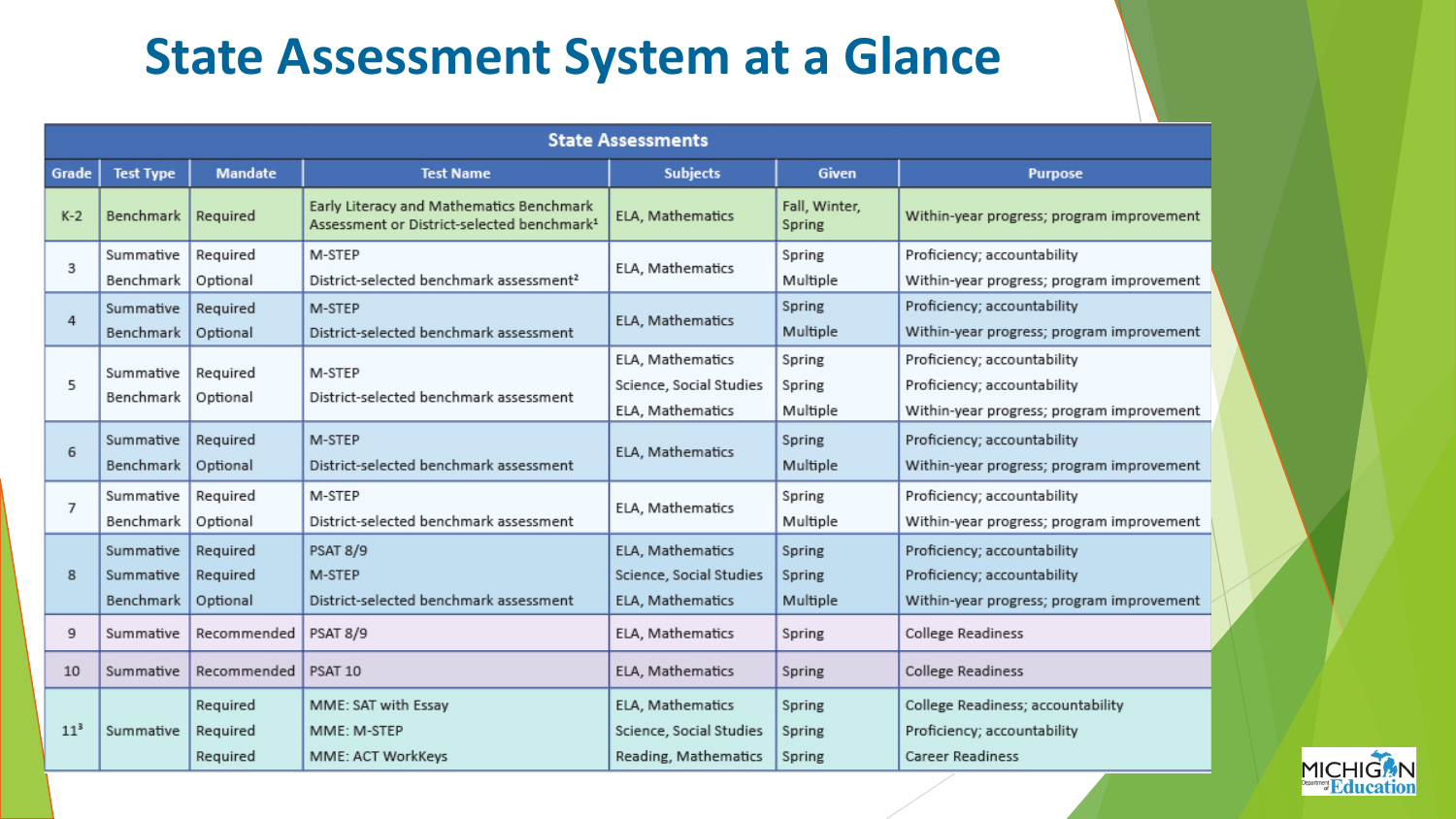#### **State Assessment System at a Glance**

| <b>State Assessments for Students with Disabilities</b> |                  |                     |                                                                  |                          |        |                             |
|---------------------------------------------------------|------------------|---------------------|------------------------------------------------------------------|--------------------------|--------|-----------------------------|
| Grade                                                   | <b>Test Type</b> | <b>Mandate</b>      | <b>Test Name</b>                                                 | <b>Subjects</b>          | Given  | <b>Purpose</b>              |
| $3 - 8, 11$                                             |                  |                     |                                                                  | ELA, Mathematics         |        |                             |
| 4, 7, 11                                                |                  | <b>ONE Required</b> | MI-Access FI<br>Summative $\int$ (as indicated on IEP) SI, and P | <b>Science</b>           | Spring | Proficiency; accountability |
| 5, 8, 11                                                |                  |                     |                                                                  | Social Studies (FI Only) |        |                             |

| <b>State Assessments for English Learners</b> |                      |                                                                       |                                           |                                              |                    |                                                        |  |
|-----------------------------------------------|----------------------|-----------------------------------------------------------------------|-------------------------------------------|----------------------------------------------|--------------------|--------------------------------------------------------|--|
| Grade                                         | <b>Test Type</b>     | <b>Mandate</b>                                                        | <b>Test Name</b>                          | <b>Subjects</b>                              | <b>Given</b>       | <b>Purpose</b>                                         |  |
|                                               | Screener             | As indicated for newly enrolled<br>students                           | <b>WIDA ACCESS Placement Test (W-APT)</b> | Listening, Reading,<br>Writing, and Speaking | Time of enrollment | <b>Identify English Learners</b>                       |  |
| $1 - 12$                                      | Screener             | As indicated for newly enrolled<br>students                           | <b>WIDA Screener</b>                      | Listening, Reading,<br>Writing, and Speaking | Time of enrollment | <b>Identify English Learners</b>                       |  |
| $K-12$                                        | Summative   Required |                                                                       | <b>ACCESS for ELLs 2.0</b>                | Listening, Reading,<br>Writing, and Speaking | Spring             | <b>English Language Proficiency;</b><br>accountability |  |
| $1 - 12$                                      | Summative            | Required (ELs with significant<br>disabilities, as determined by IEP) | <b>WIDA Alternate ACCESS for ELLs</b>     | Listening, Reading,<br>Writing, and Speaking | Spring             | <b>English Language Proficiency</b>                    |  |

8/8/2018 12

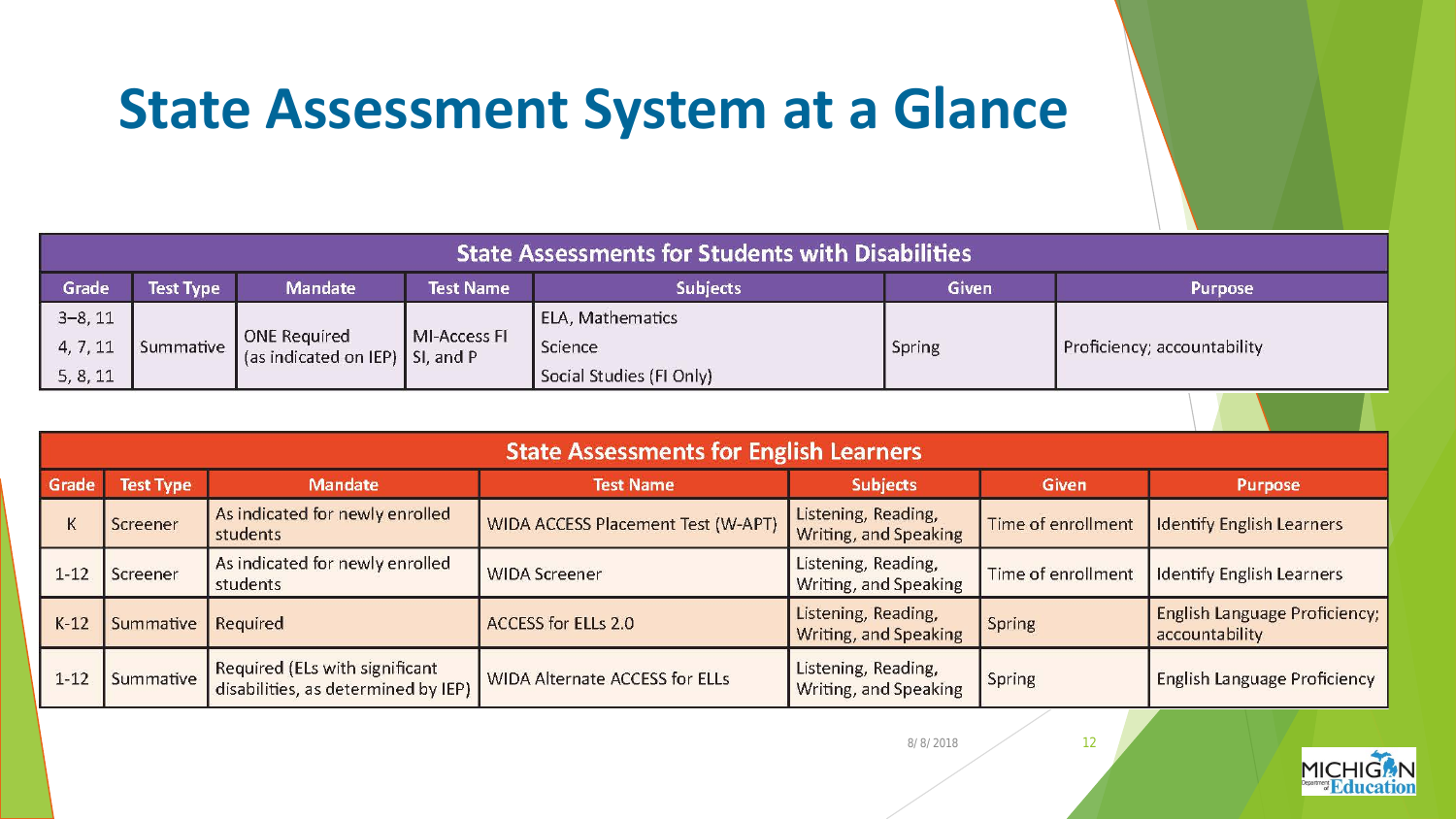#### **M-STEP**

The Michigan Student Test of Educational Progress (M-STEP) is the state assessment used to assess student progress on Michigan's standards since 2015.

M-STEP has fewer multiple choice questions than the previous MEAP assessment and more questions that require problem solving and critical thinking skills.

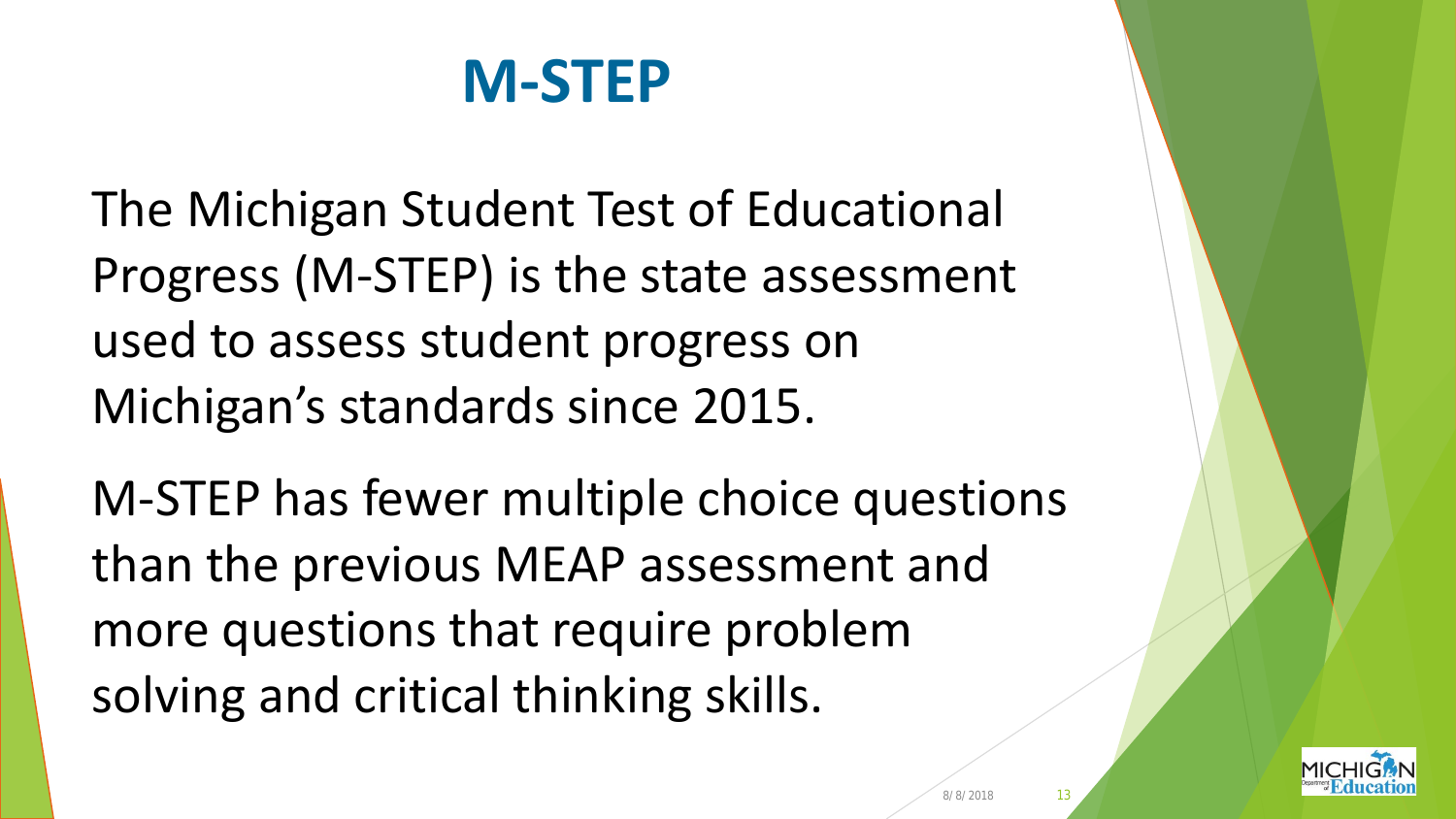### **M-STEP…cont'd**

M-STEP is aligned to Michigan's challenging learning standards and is administered each spring to students in grades 3-8.

M-STEP measures skills in English language arts (ELA), mathematics, social studies, and science.

> (NOTE: Students in grade 8 take M-STEP for social studies and science only)

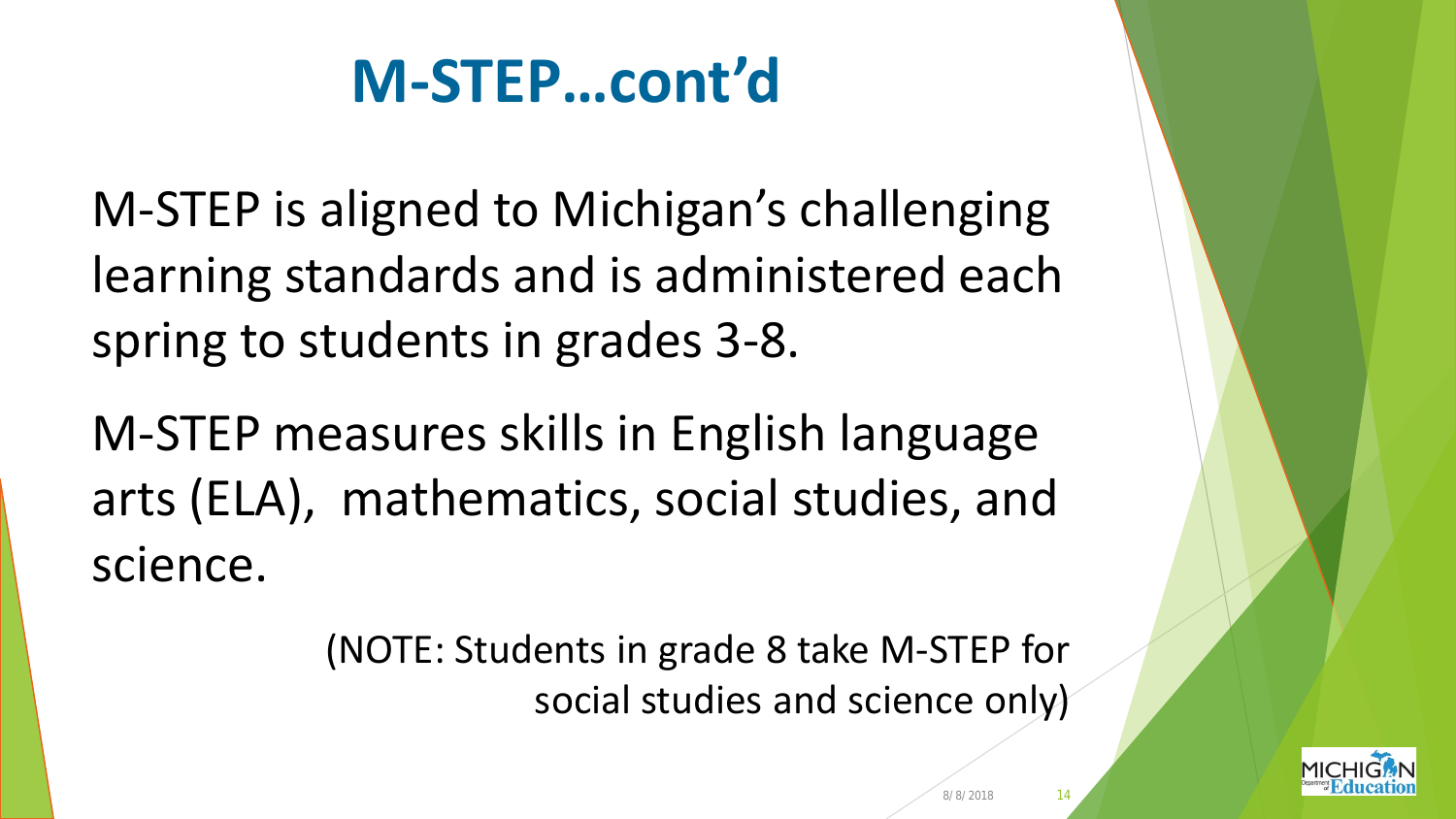### **Computer Adaptive Testing**

M-STEP assessments in English language arts (ELA) and mathematics use computer adaptive testing (CAT).

CAT tests are customized for each student for a more accurate measurement of what students know.

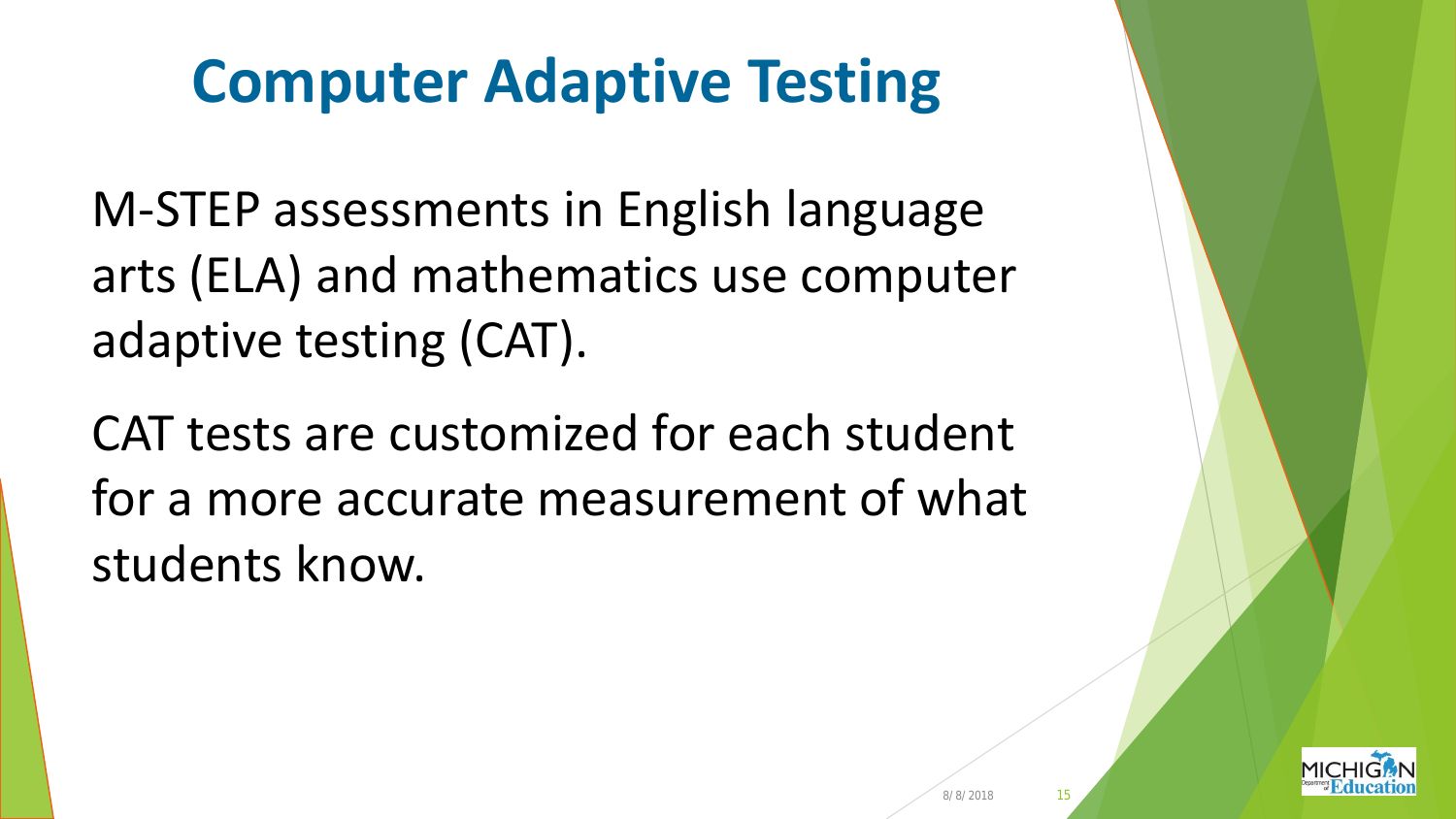# **The PSAT**

*The PSAT (Pre-SAT) for 8th, 9th and 10th graders*

- **The Michigan Department of Education (MDE)** provides the PSAT for students in grades 8, 9, and 10.
- ▶ For students in grade 8, PSAT testing replaces M-STEP tests in ELA and mathematics. (M-STEP science and social studies will continue to be administered in grade 8.)
- For more information, please contact your local high school.

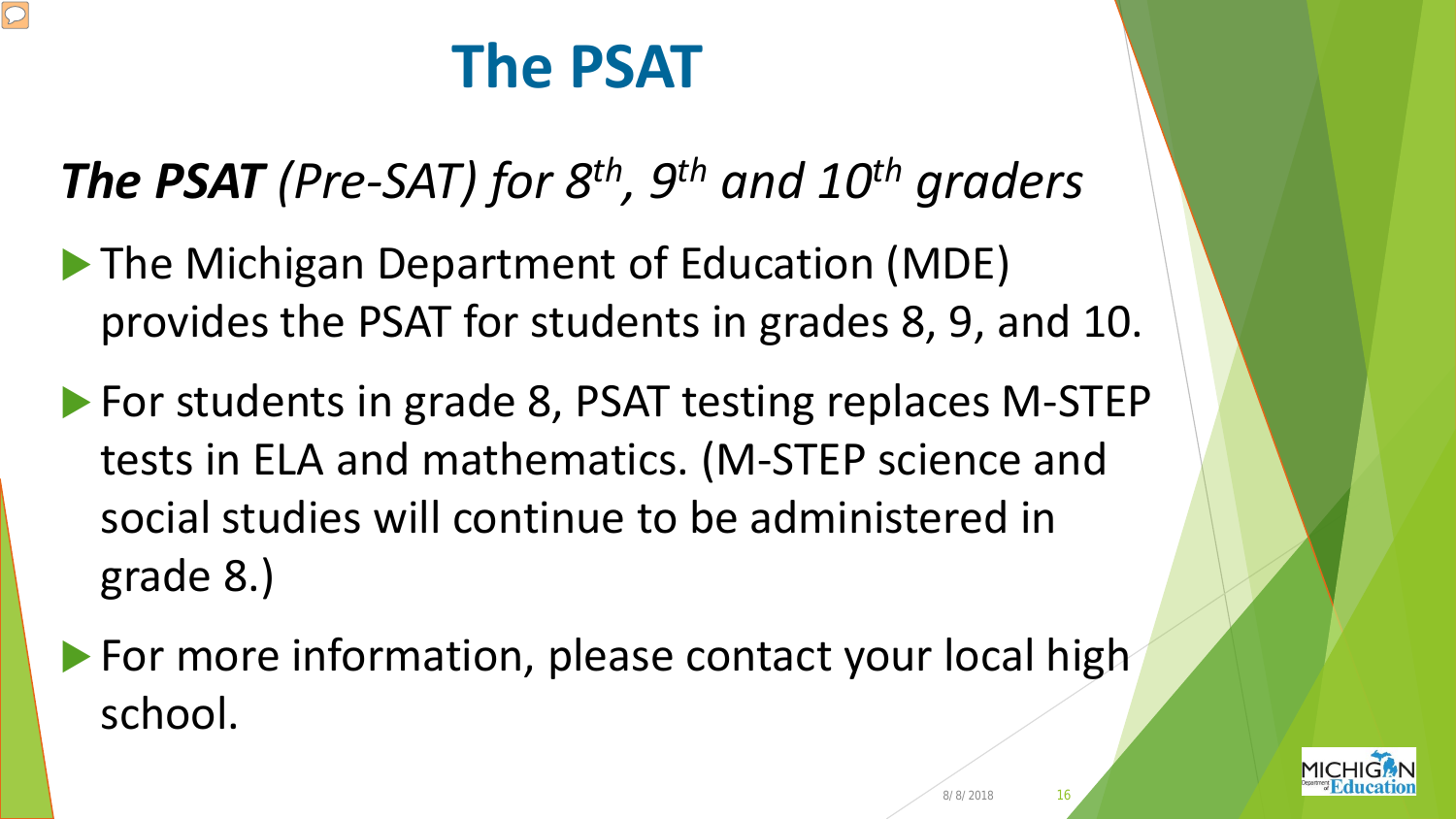# **Michigan Merit Exam (MME)**

*The Michigan Merit Exam (MME) for 11th grade students includes three components:*

**M-STEP** assessments in science and social studies.

**SAT with Essay** – the nation's most widely-used college admission test, also measures student knowledge of state standards in English language arts and mathematics.

**ACT WorkKeys** work skills measurement.

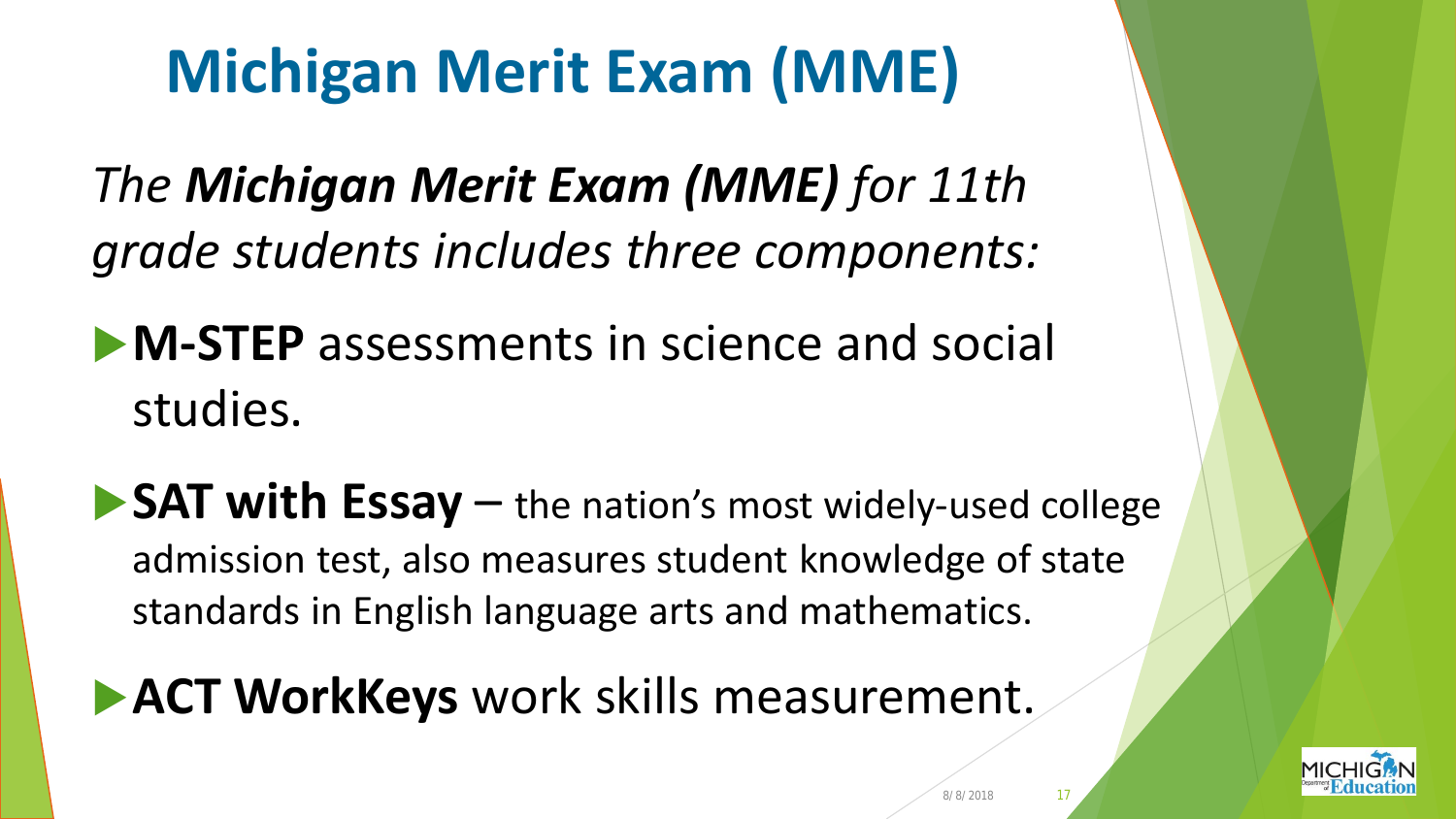# **Support for Students**

- **To prepare students for the College Board's** PSAT and the SAT with Essay, Michigan students have free access to the Khan Academy for online test practice.
- **For more information on the PSAT and SAT,** please visit: the College Board's Michigan website at: [Michigan College Board web page](http://www.collegeboard.org/michigan).

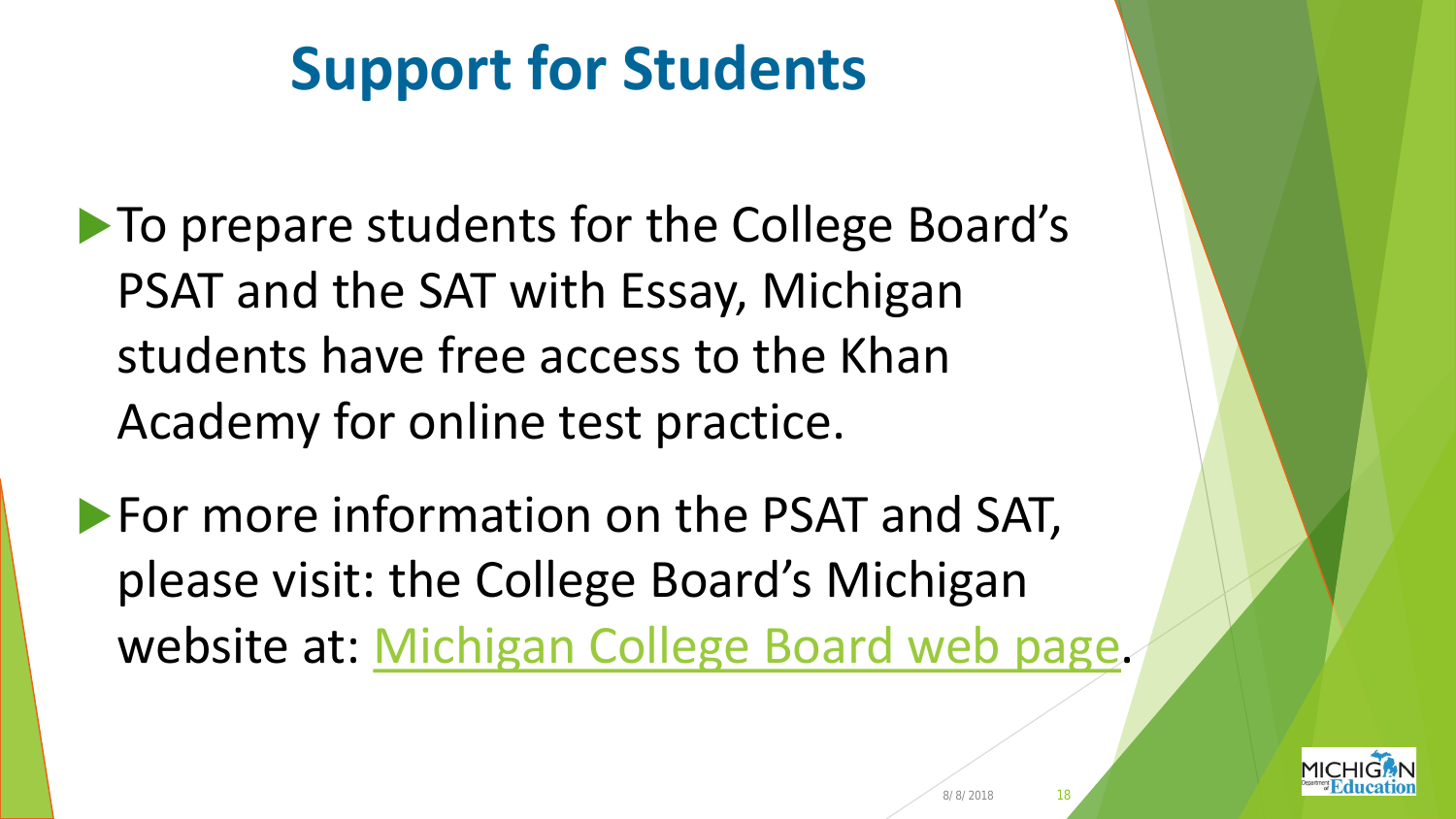## **M-STEP Testing Time Reduction**

- Since 2015, the MDE has been making changes that have reduced testing time:
	- ▶ Reduced ELA and mathematics testing time for students in grades 3-8 to no more than three hours on average.
	- **≻Adopted the SAT to serve as both a college** entrance exam and as the ELA and mathematics assessment for students in grade 11 (**reduced** testing time by up to eight hours).

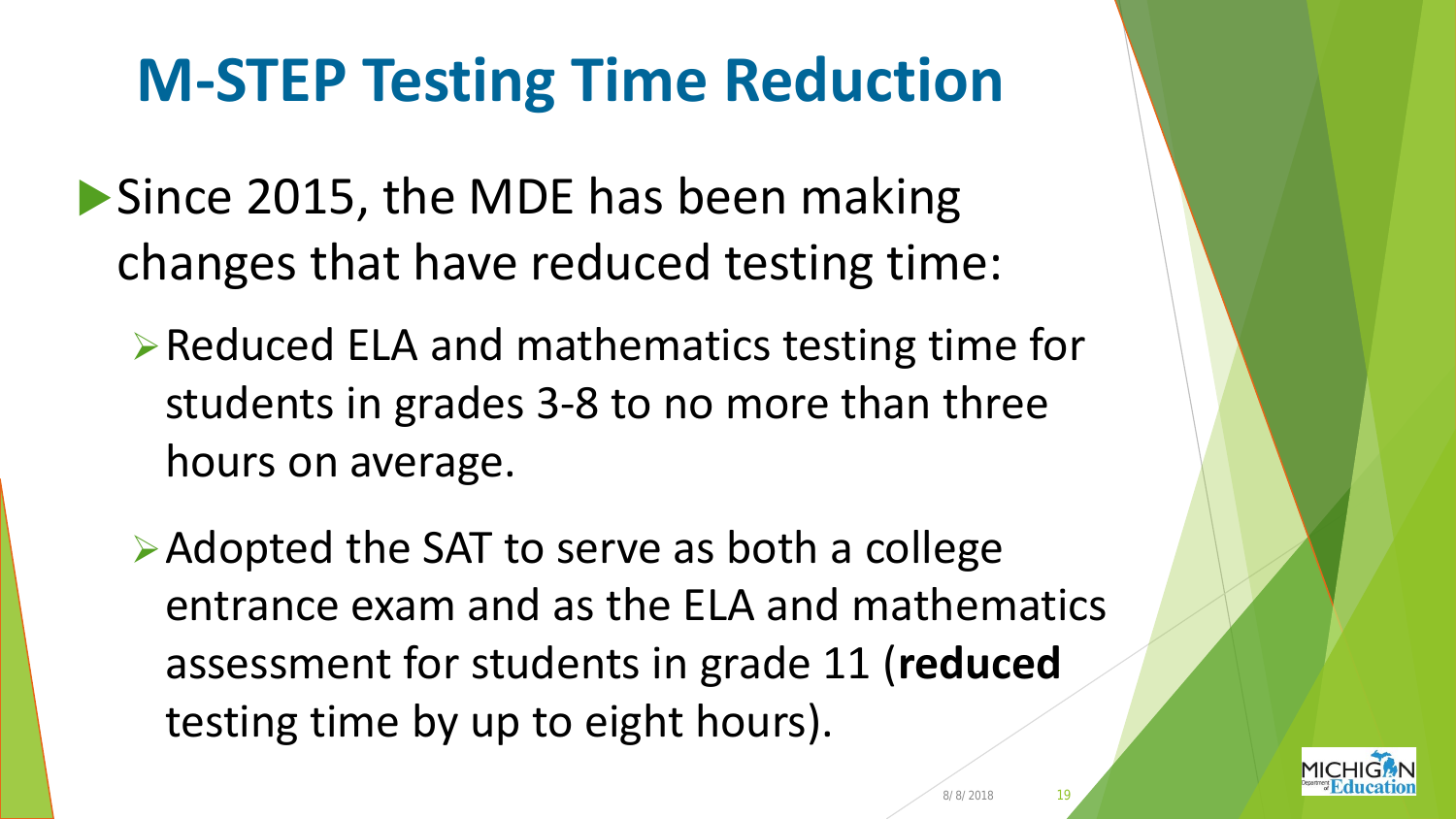#### **Time Students Spend on State Assessments**

- **Most students spend between 3-8 hours** total each year taking state assessments.
- State assessments comprise less than *one percent* of student instructional time during a school year.
- All other assessments are determined at the local district or building level.

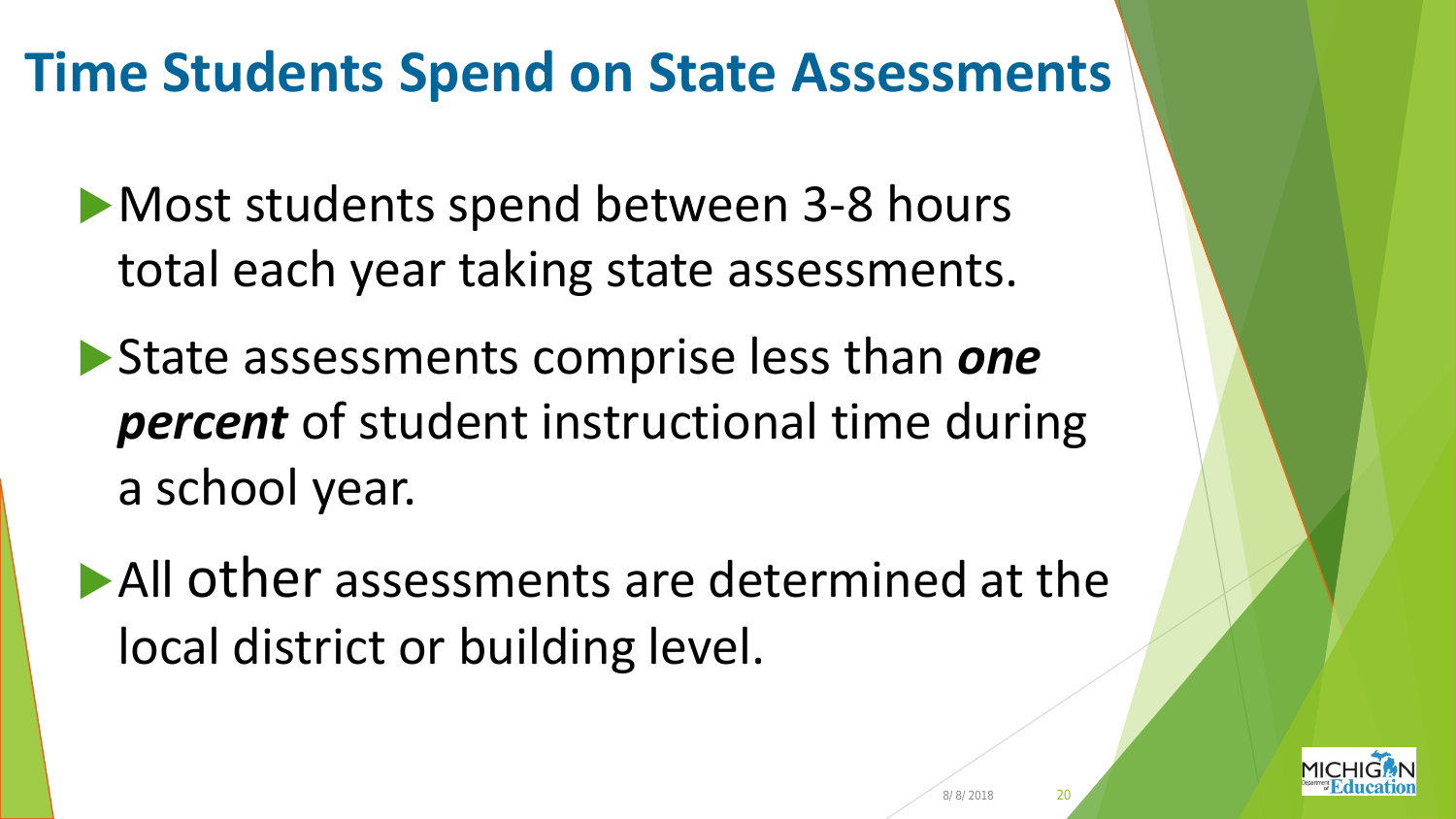# When Does My Student Take State Assessments?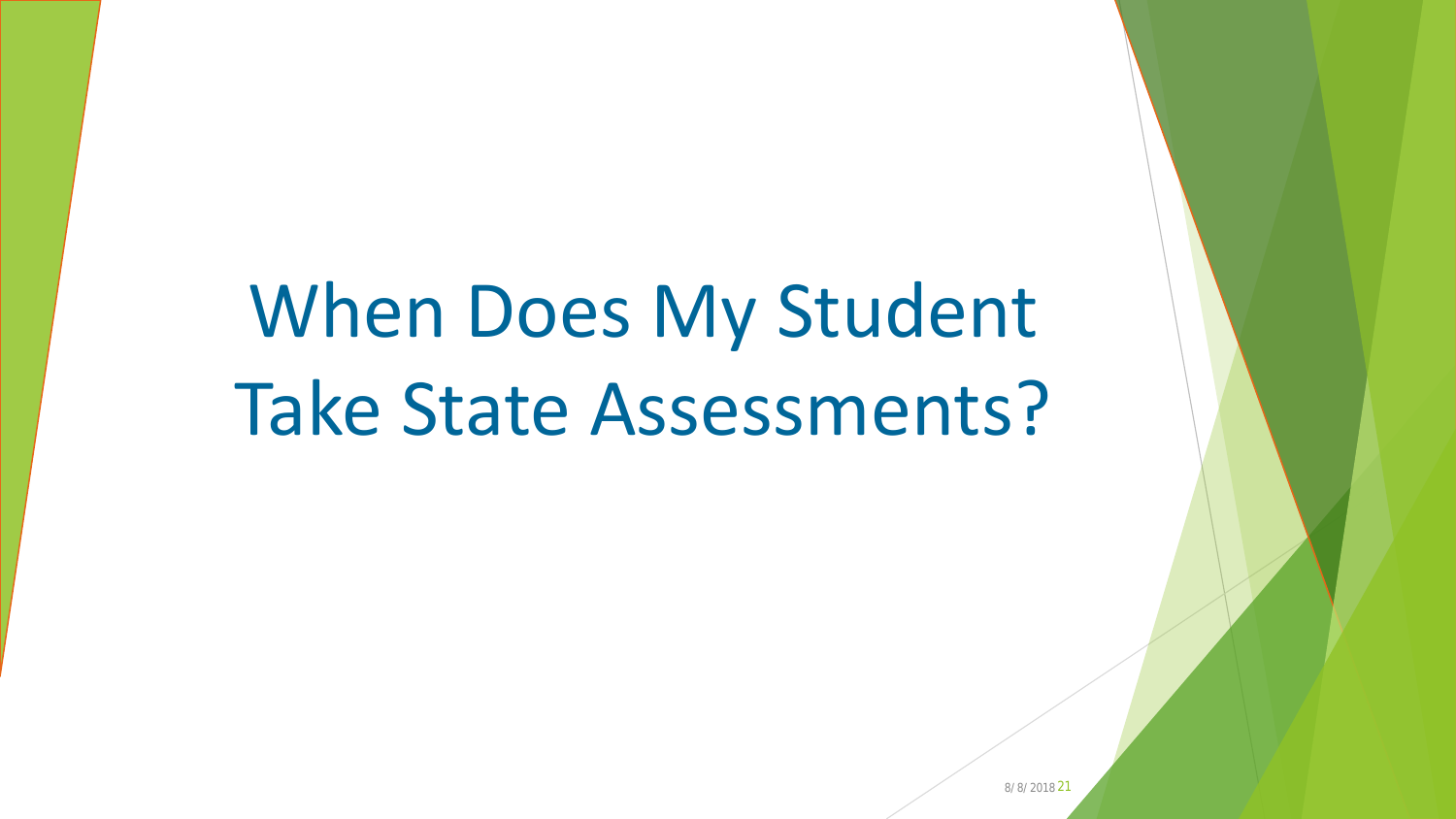#### **State Testing Schedule**

- $\blacktriangleright$  To provide districts and schools scheduling flexibility, online M-STEP testing sessions can be scheduled on any instructional day within a 4-week window.
- $\blacktriangleright$  Not all students need to be administered the same assessment at the same time, nor on the same day.
- Test sessions are **not** timed (with the exception of the PSAT, College Entrance, and Work Skills tests). Students are allowed extra time if needed.

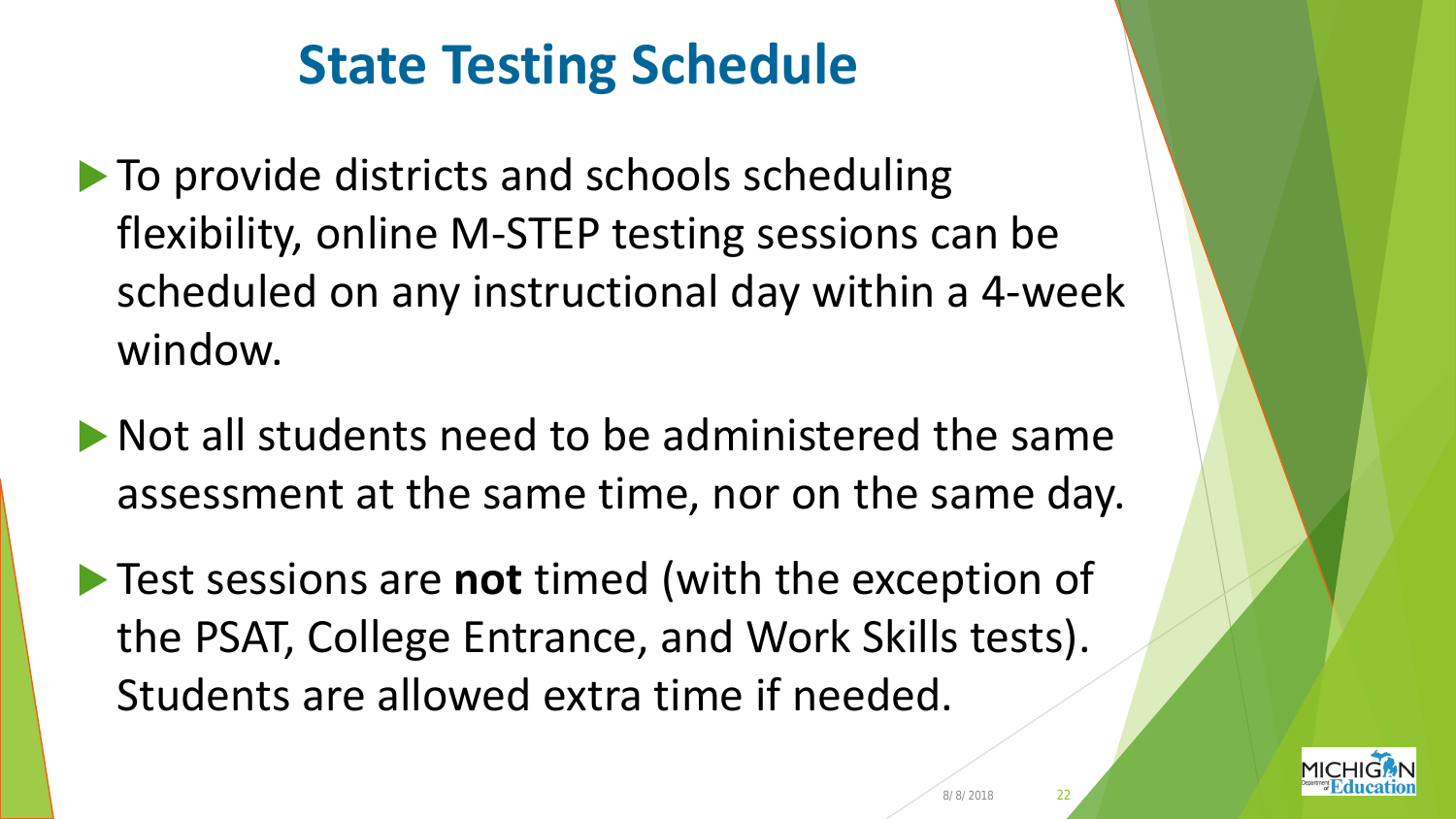#### **Spring 2019 Online Testing Schedule**

| <b>Grade Level</b> | <b>Assessment Used and</b><br><b>Content Area Assessed</b>              | <b>Testing Window</b>                 |  |  |  |
|--------------------|-------------------------------------------------------------------------|---------------------------------------|--|--|--|
| Grades 3, 4, 6, 7  | <b>M-STEP Mathematics and ELA</b>                                       | April 29 through May 24               |  |  |  |
| Grades 5           | <b>M-STEP Mathematics, ELA,</b><br><b>Science, and Social Studies</b>   | April 8 through May 3                 |  |  |  |
| Grade 8            | M-STEP Science Field Test and Social Studies                            | April 9 through May 3                 |  |  |  |
|                    | PreSAT (PSAT) 8/9                                                       | April 9 (initial)                     |  |  |  |
|                    |                                                                         | April 10-16 and 23-24 (makeup)        |  |  |  |
| Grades 9 and 10    | <b>PSAT</b>                                                             | April 9, 10, or 11 (initial)          |  |  |  |
|                    |                                                                         | April 23 or 24 (makeup)               |  |  |  |
|                    | M-STEP Science Field Test and Social Studies                            | April 8 through May 3                 |  |  |  |
| Grade 11 MME       | <b>SAT</b>                                                              | April 9 (initial); April 23 (makeup)  |  |  |  |
|                    | <b>ACT WorkKeys</b>                                                     | April 10 (initial); April 24 (makeup) |  |  |  |
|                    | <b>MI-Access Alternate Assessment</b> $-$ all grades, all content areas | April 8 through May 24                |  |  |  |
|                    | WIDA for students who are learning the English language                 | February 4 through March 22           |  |  |  |

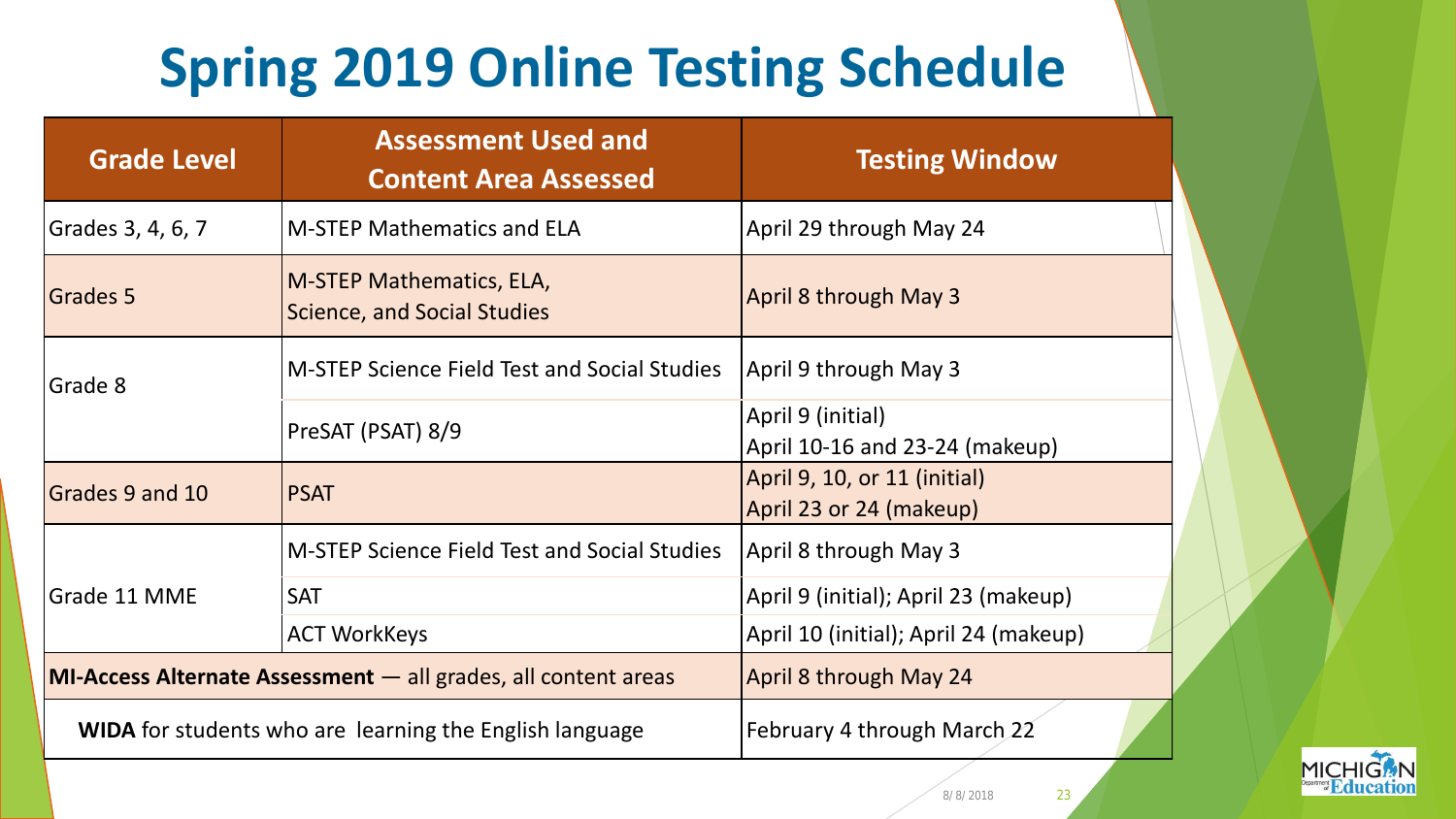### **Paper and Pencil Option**

- In 2018, 98 percent of districts administered the M-STEP online.
- **If a district has determined it has a** school that is not yet technologyready, it may request a waiver from administering the M-STEP online.

The paper and pencil test administration is held on designated dates within the online test window.



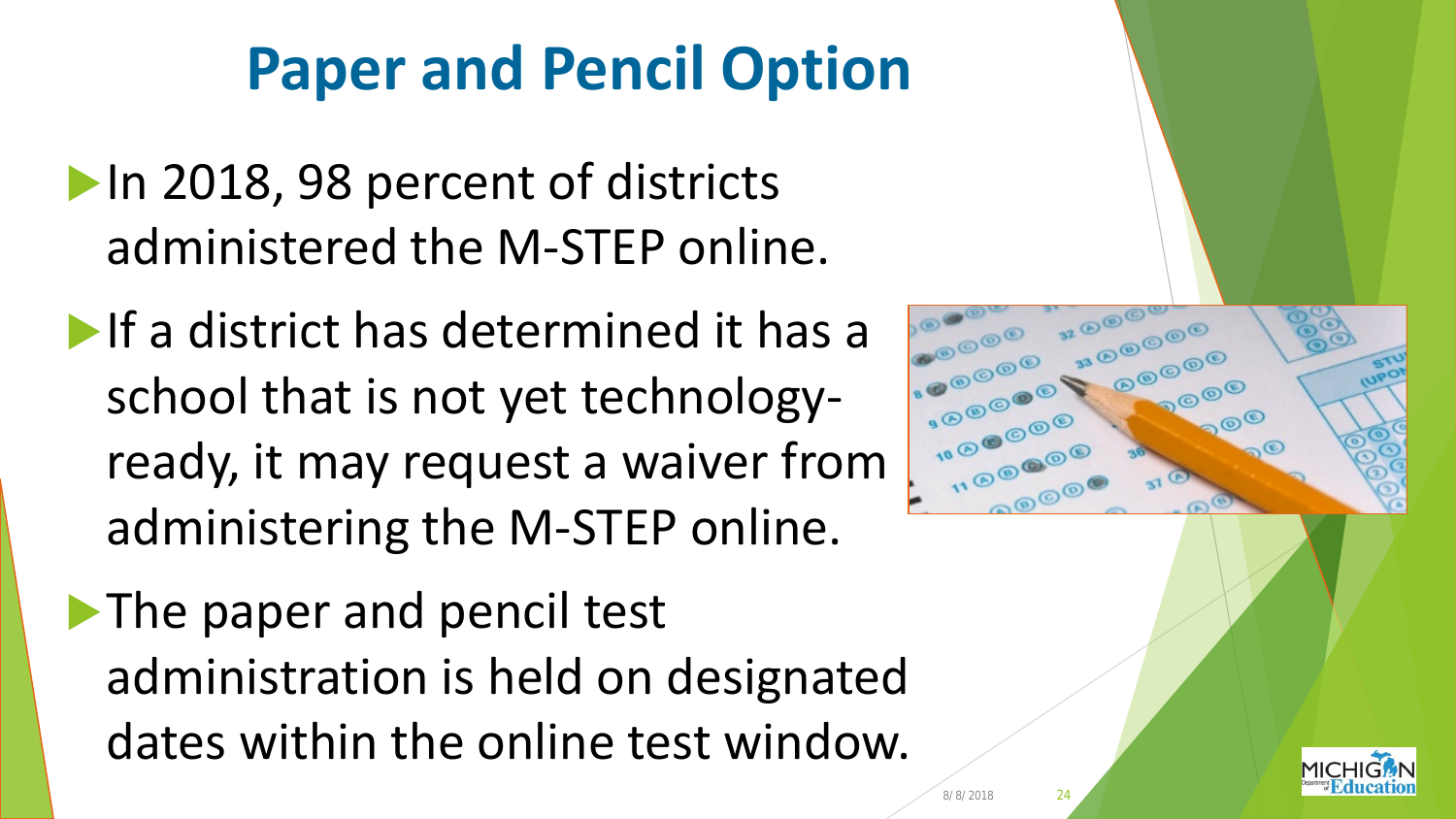#### **Test Results**

Student performance is described as one of four levels: not proficient, partially proficient, proficient, and advanced.

*The M-STEP is a very different state test than those administered prior to the Spring of 2015; therefore results should not be compared to MEAP results through 2014.*

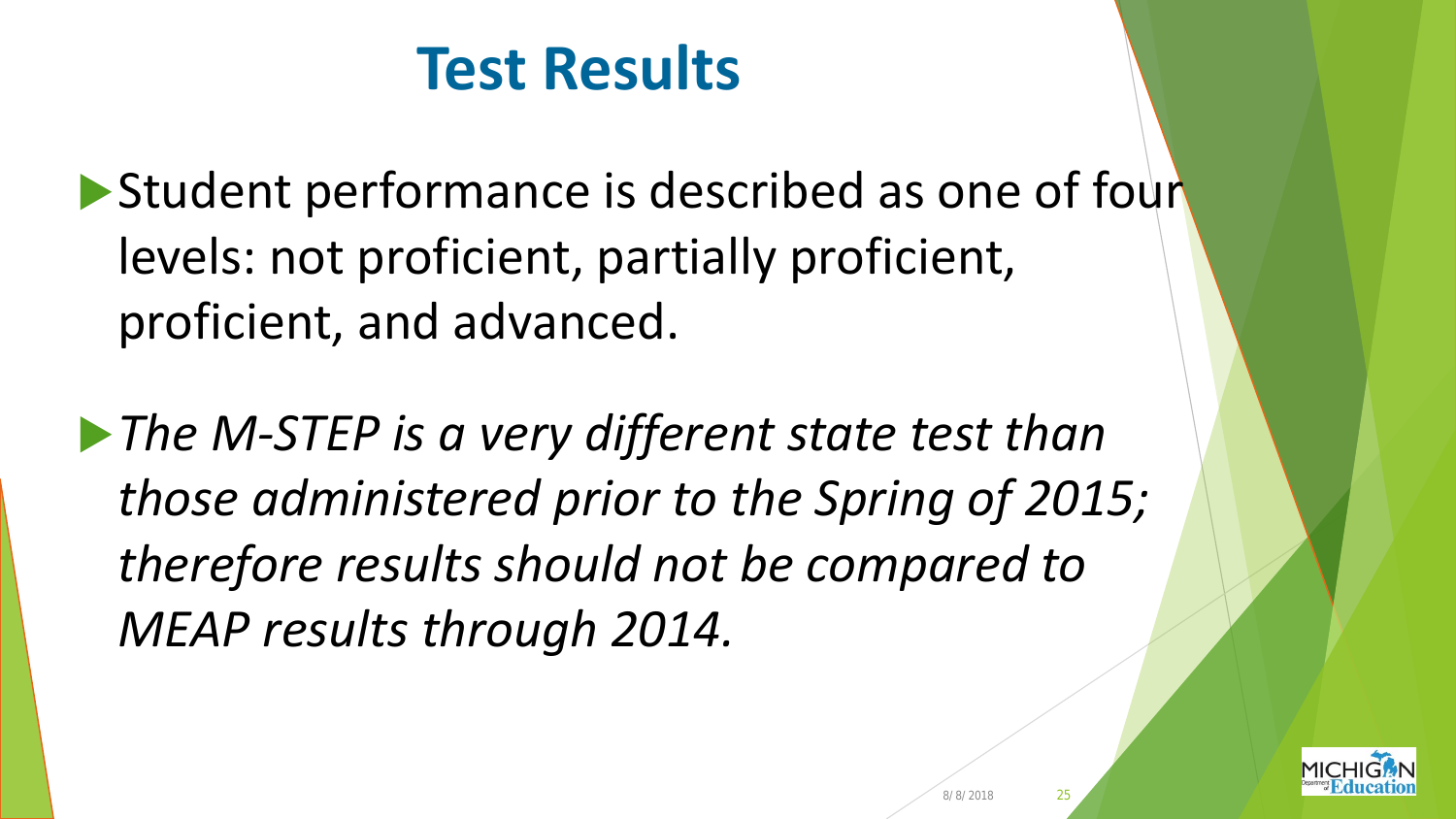#### **Test Results…cont'd**

- Schools receive a printed report they give to parents and guardians that describes their student's performance on the subjects tested by M-STEP, PSAT, and MME, which differ by grade.
- Your student's teacher can explain each of these reports in more detail and describe how your child is doing in each area. They can also discuss what you can do to help your child succeed.